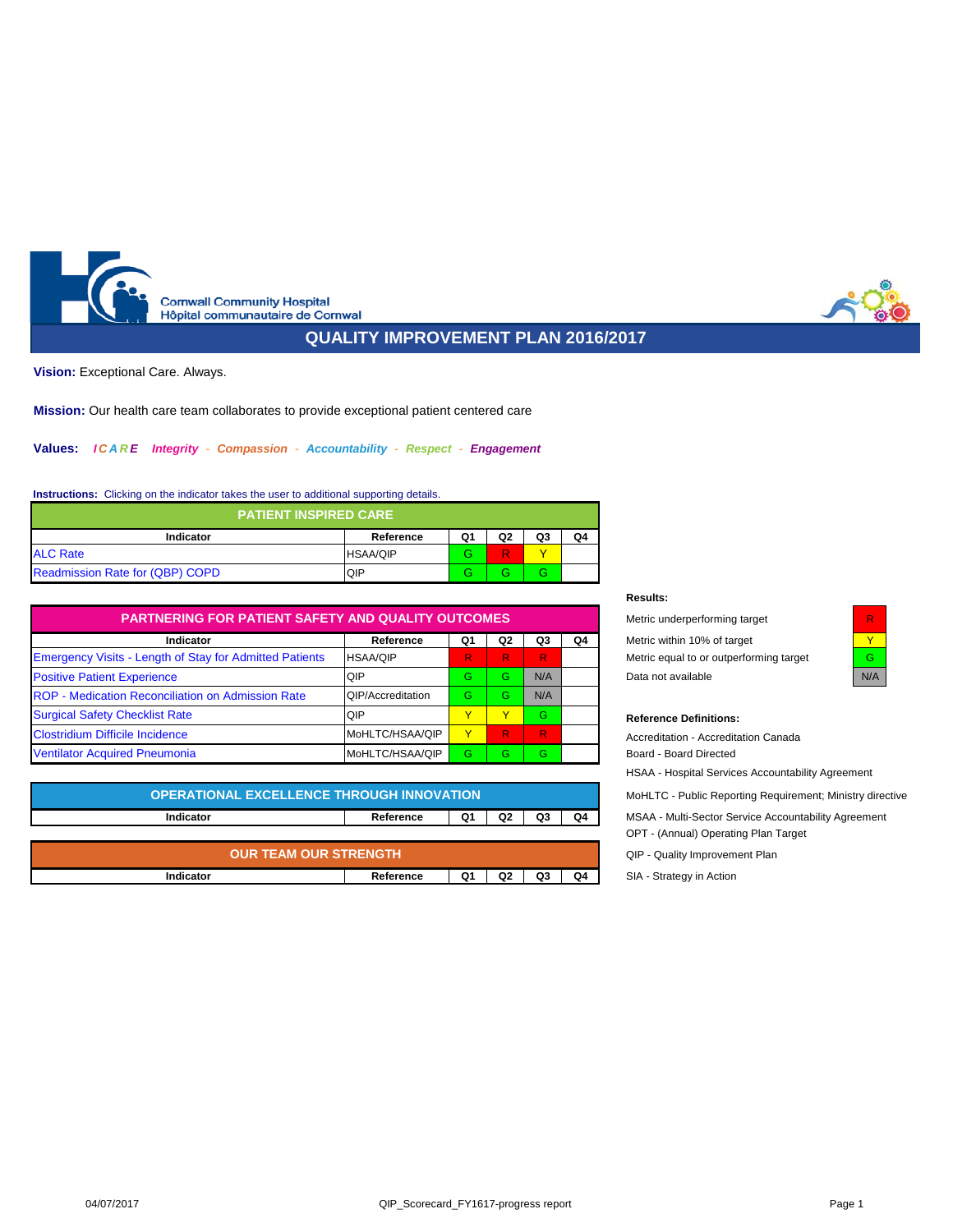**Indicator: ALC Rate**

**Strategic Direction: Patient Inspired Care**

**Definition:** The percentage of inpatient days where a physician (or designated other) has indicated that a patient occupying an acute care hospital bed has finished the acute care phase of his/her treatment. The calculation is the total number of inpatient days designated as ALC for patients in acute beds discharged in a given time period divided by the total number of acute inpatient days in a given time period x 100. (Includes Pediatric Days).

**Significance:** Cornwall Community Hospital will continue to identify and implement additional strategies with Champlain health care providers to reduce alternate level of care days.

**Data Source:** Numerator Data Source from Cancer Care Ontario-Wait Time - ALC data; Denominator Data Source from Bed Census Summary (General Ledger) - Inpatient Days

**Target Information:** Target rate is standardized according to HSAA specifications

**Q1 Q2 Q3 Q4 Q1 Q2 Q3 Q4** 17.0% 12.7% 17.3% 14.9% 11.1% 15.3% 13.0% ALC Days (%) **2015/2016 2016/2017**

**Benchmark Information:** Benchmark performance is based on ATC iPort - Champlain LHIN prior fiscal year performance

12.4% 12.4% 12.4% 12.4% 12.6% 12.6% 12.6% 12.6%

18.0% 18.0% 18.0% 18.0% 12.7% 12.7% 12.7% 12.7%

0.0% 4.0% 8.0% 12.0% 16.0% 20.0%  $Q1$   $Q2$   $Q3$   $Q4$   $Q1$   $Q2$   $Q3$   $Q4$ 2015/2016 2016/2017 **Percentage of ALC Days** ALC Days  $(\%)$   $\longrightarrow$  Target  $(\%)$   $\longrightarrow$  Benchmark  $(\%)$   $\longrightarrow$  Linear (ALC Days  $(\%)$ ) Goal: Below Target Line Positive Downward Trend

## **Performance Analysis:**

Benchmark (%)

Target (%)

**Q1** CCH performance meeting target.

**Q2** The higher number of ALC days is related to discharge of some long stay patients during the quarter.

**Q3** Performance based on October and November data only, given conversion to Cerner December 1st. Some ALC days are associated with CCAC waitlists for personal support services and specialized treatments.

**Q4**

## **Plans for Improvement:**

**Q1** Continue all current strategies.

**Q2** Continue all current strategies.

**Q3** Continue to work closely with CCAC and the Champlain LHIN to minimize the delays associated with service waitlisting.

**Q4**



# <span id="page-1-0"></span>[Return to Dashboard](#page-0-0)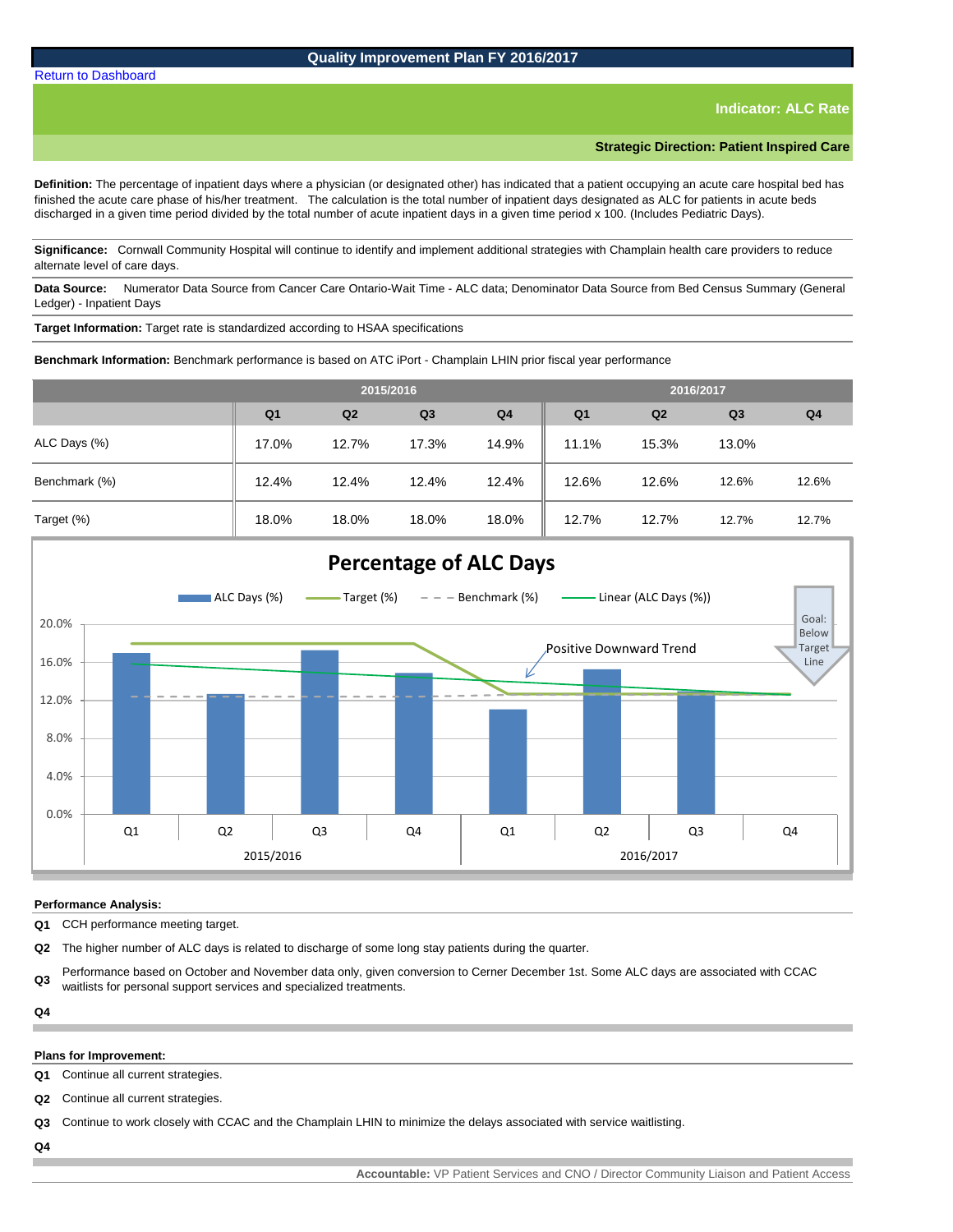## **Indicator: Readmission Rate for (QBP) COPD**

<span id="page-2-0"></span>**Definition:** The measuring unit of this indicator is an admission for chronic obstructive pulmonary disease (COPD), as defined for the QBP. Results are expressed as the number of COPD patients (QBP defined) readmitted with same or related diagnosis within 28-days of discharge. Overall QBP criteria includes; most responsible diagnosis of COPD, Ontario resident, valid Health Care Number, and Age >=35. Readmissions include non-elective admissions.

**Significance:** Unplanned hospital readmissions exact a toll on individuals, families and the health system. Avoidable readmissions remain a system-level issue that is also linked to integration among providers across the continuum of care. If patients get the care they need when and where they need it, this can help to reduce the number of preventable hospital readmissions. (MOHLTC - Excellent Care for All Act (2014).

**Data Source:** DAD (Discharge Abstract Database)

**Target Information:** Target is set internally at 17.0%; in accordance to Quality Improvement Plan (QIP) metric

**Benchmark Information:** Benchmark performance is based on our Peer (20) Hospital prior year performance

|                      | 2015/2016      |                |       |                | 2016/2017      |                |                |                |
|----------------------|----------------|----------------|-------|----------------|----------------|----------------|----------------|----------------|
|                      | Q <sub>1</sub> | Q <sub>2</sub> | Q3    | Q <sub>4</sub> | Q <sub>1</sub> | Q <sub>2</sub> | Q <sub>3</sub> | Q <sub>4</sub> |
| Readmission Rate (%) | 17.9%          | 23.1%          | 15.8% | 11.0%          | 16.9%          | 9.0%           | 11.5%          |                |
| Benchmark (%)        | 9.4%           | 9.4%           | 9.4%  | 9.4%           | 11.0%          | 11.0%          | 11.0%          | 11.0%          |
| Target (%)           | 17.0%          | 17.0%          | 17.0% | 17.0%          | 17.0%          | 17.0%          | 17.0%          | 17.0%          |



#### **Performance Analysis:**

**Q1** CCH performance meeting target.

**Q2** Performance meeting target.

**Q3** Slight increase in readmission rate from Q2. Due to the instability of the monthly rates and the low volumes of December abstracts completed at the time of scorecard submission, performance is based on October and November data only.

**Q4**

#### **Plans for Improvement:**

**Q1** Continue all current strategies.

**Q2** Work is ongoing with community programs (Seaway Valley) who have received funding to reduce readmissions. With Cerner we will also be able to monitor the number of physicians using best practice guidleines, ie. use of the standard ordersets for COPD. Further action can be taken when this data is available.

**Q3** Continue current plans.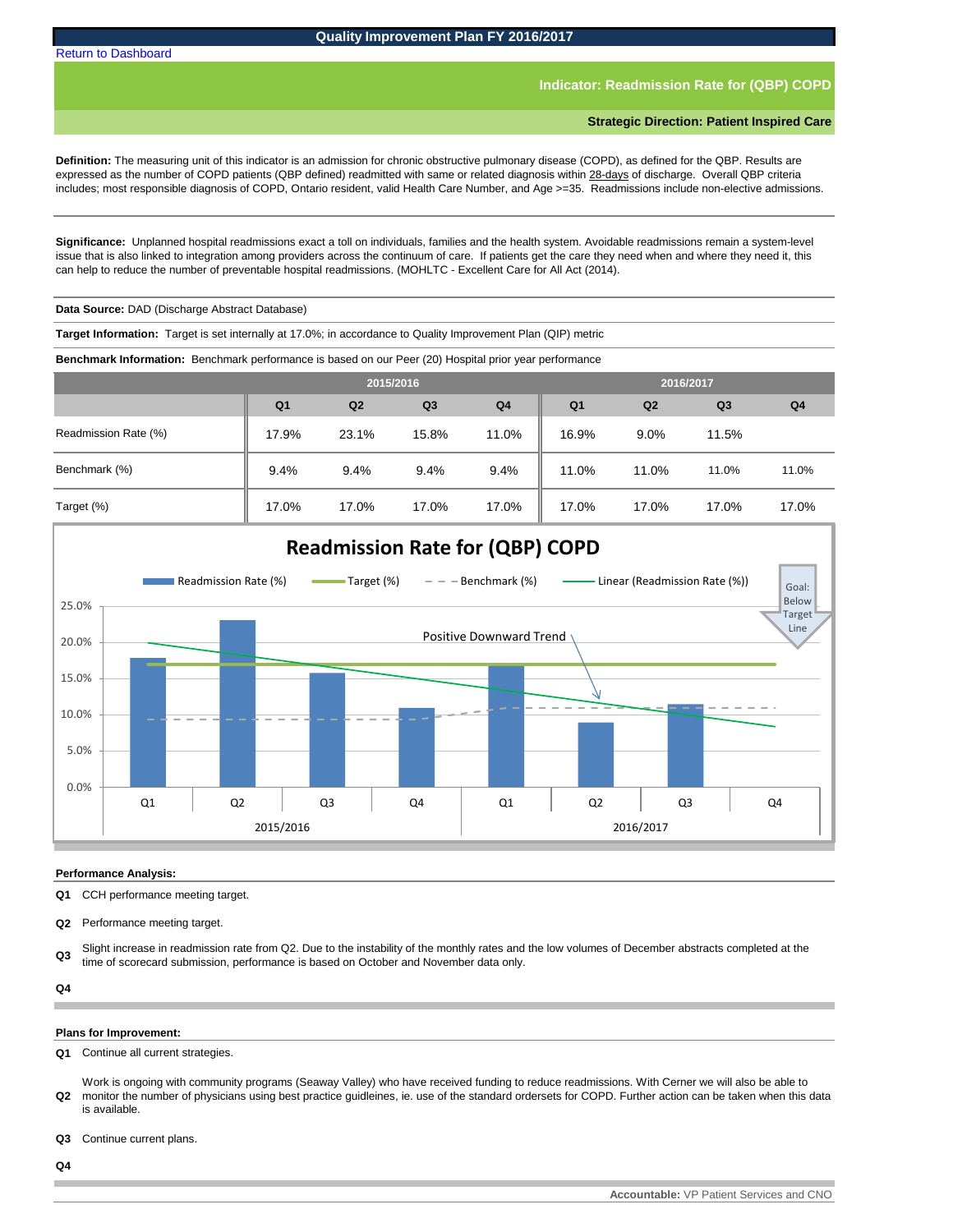## **Indicator: Emergency Department Length of Stay for Admitted Patients**

**Strategic Direction: Partnering for Patient Safety and Quality Outcomes**

<span id="page-3-0"></span>**Definition:** Using Pay-for-Results program indicator for admitted patients which is based on the 90th percentile ER length of stay. Time calculated from Triage time to time patient left ED for admitted patients only. This indicator coupled with Time to Inpatient Bed give a clear picture of the admitted patients entire length of stay in the Emergency Department.

**Significance:** Time is crucial to the effectiveness and outcome of patient care, especially for emergency patients. In conjunction with other indicators, this can be used to monitor the total length of time admitted patients spend in the ED in an effort to improve the efficiency and, ultimately, the outcome of patient care. (CIHI - Indicator Metadata)

**Data Source:** Access to Care Emergency Room Fiscal Year Report (ERNI)

**Target Information:** Based on HSAA specifications

**Benchmark Information:** Based on the ATC "High-Volume Community Hospital Group"

|                                 |                |                | 2015/2016      |                | 2016/2017<br>Q <sub>1</sub><br>Q <sub>2</sub><br>Q <sub>3</sub><br>50.0<br>39.6<br>47.7<br>31.2<br>31.5<br>34.0<br>35.0<br>35.0<br>35.0 |  |  |                |
|---------------------------------|----------------|----------------|----------------|----------------|-----------------------------------------------------------------------------------------------------------------------------------------|--|--|----------------|
|                                 | Q <sub>1</sub> | Q <sub>2</sub> | Q <sub>3</sub> | Q <sub>4</sub> |                                                                                                                                         |  |  | Q <sub>4</sub> |
| ED LOS -Admitted (90%ile-Hours) | 32.7           | 25.0           | 30.1           | 44.2           |                                                                                                                                         |  |  |                |
| Benchmark (90%ile-Hours)        | 29.1           | 27.3           | 28.8           | 30.8           |                                                                                                                                         |  |  |                |
| Target (90%ile-Hours)           | 35.0           | 35.0           | 35.0           | 35.0           |                                                                                                                                         |  |  | 35.0           |



#### **Performance Analysis:**

**Q1** Increase occupancy, including a large number of ALC patients, in Q1 resulted in admitted patients staying in the ED for a long period of time.

**Q2** Goal not achieved however, a decrease by 10 hours occurred over Q1. Increased occupancy and high ALC numbers continue to impact patient flow.

**Q3** Target not met. Ongoing challenges with occupancy through Q3. High levels of ALC continue. Patient flow impacted as a result of these challenges.

#### **Q4**

#### **Plans for Improvement:**

**Q1** On-going discussions with the Champlain LHIN on occupancy. Ongoing and successful collaboration with Glengarry Memorial Hospital to repatriate patients. Resource rounds occurring 3 times daily. Continuous discussions with physicians in improving patient flow.

**Q2** Continue plan as Q1. Ongoing efforts and collaboration with physicians to support discharge are a priority. Weekly discharge review of patients with key stakeholders occurs; daily Bullet Rounds and Bi-Weekly Physician rounds continue (proposed plan to increase to 3/week). As a means of reducing conservable days, a Length of Stay report will be provided in the new year to the Department Chief's, for their follow up with specific physicians.

**Q3** Continue plan as per Q2. Additional strategies are underway to support patient flow initiatives. A patient flow support person will be trialed to support transitions from the ED to the inpatient units.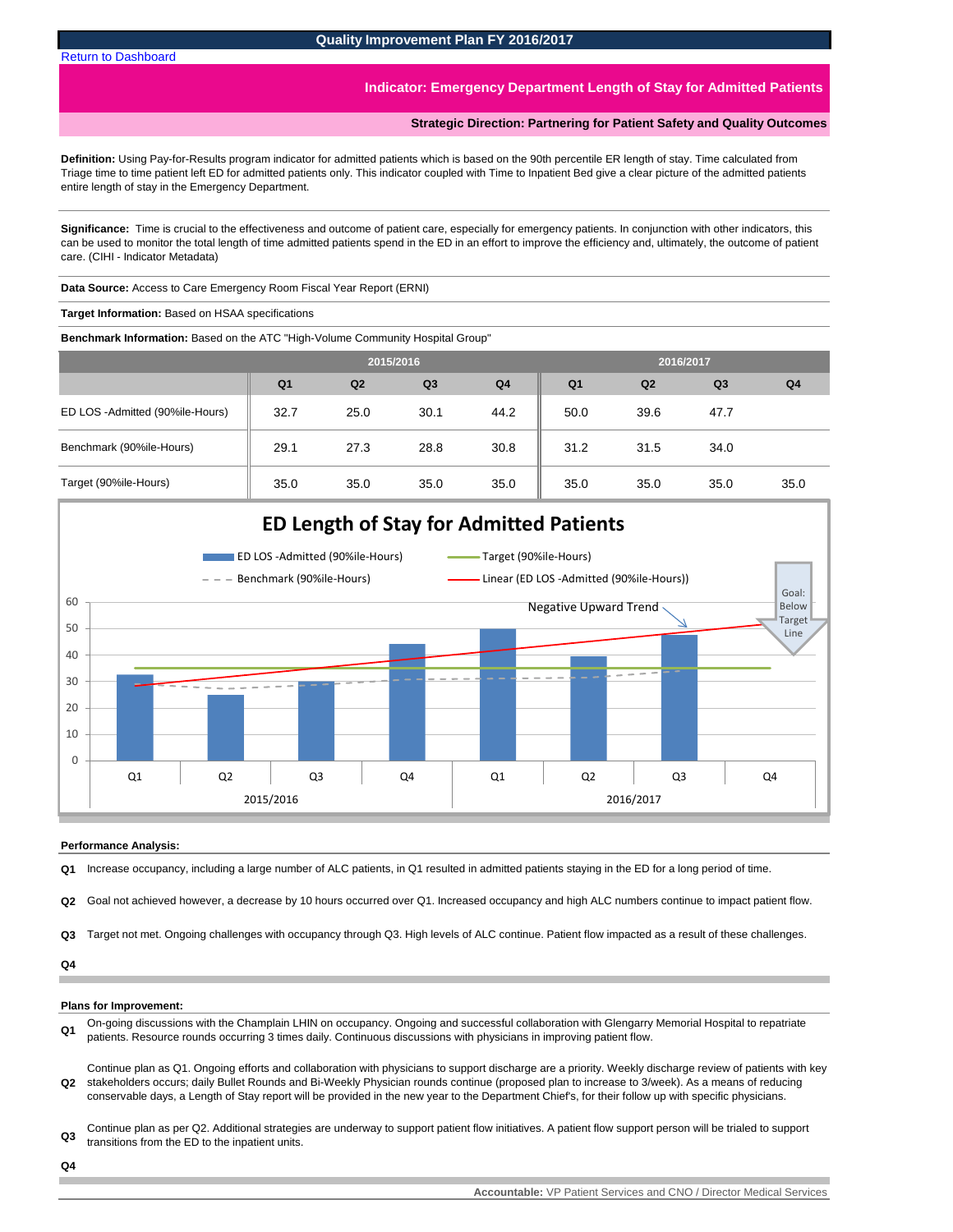#### **Indicator: Positive Patient Experience**

**Strategic Direction: Partnering for Patient Safety and Quality Outcomes**

<span id="page-4-0"></span>**Definition:** Percentage of respondents who responded positively (rating of 6-10) to "Overall, how would you rate the care you received?" (Question #21).

**Significance:** Taken from HQO, "Patient satisfaction is an important measure of Ontarians' experience with the health care system. Too often, the needs of institutions and healthcare providers come first in Ontario. A paradigm shift is needed, toward a patient-centered health system delivering care that is sensitive to patients' concerns and comfort, and that actively involves patients and family members in shared decision-making about their care."

**Data Source:** Internal Survey Results

**Target Information:** Set in accordance to QIP indicator

**Benchmark Information:** N/A

|                              | 2015/2016      |                |                |                | 2016/2017<br>Q <sub>2</sub><br>Q <sub>3</sub><br>Q <sub>1</sub><br>95.5%<br>92.8%<br>87.0%<br>87.0%<br>87.0% |  |  |                |
|------------------------------|----------------|----------------|----------------|----------------|--------------------------------------------------------------------------------------------------------------|--|--|----------------|
|                              | Q <sub>1</sub> | Q <sub>2</sub> | Q <sub>3</sub> | Q <sub>4</sub> |                                                                                                              |  |  | Q <sub>4</sub> |
| Positive Experience Rate (%) | 89.6%          | 88.5%          | 89.1%          | 93.8%          |                                                                                                              |  |  |                |
| Benchmark (%)                |                |                |                |                |                                                                                                              |  |  |                |
| Target (%)                   | 87.0%          | 87.0%          | 87.0%          | 87.0%          |                                                                                                              |  |  | 87.0%          |



#### **Performance Analysis:**

**Q1** Q1 data not available at this time.

**Q2** Q1 Results - Exceeding target, Q1 - 110 responses

**Q3** Exceeding target , Q2 - 166 responses out of 630 surveys sent.

**Q4**

#### **Plans for Improvement:**

**Q1** Quarterly results are available one quarter behind; Q1 data will be added for Q2 review.

**Q2** Q1 Results - To influence overall results, the top and bottom 3 quarterly patient survey results are shared with Directors/Managers, and they are working on improving one of the bottom 3 results.

**Q3** Same strategy as Q2.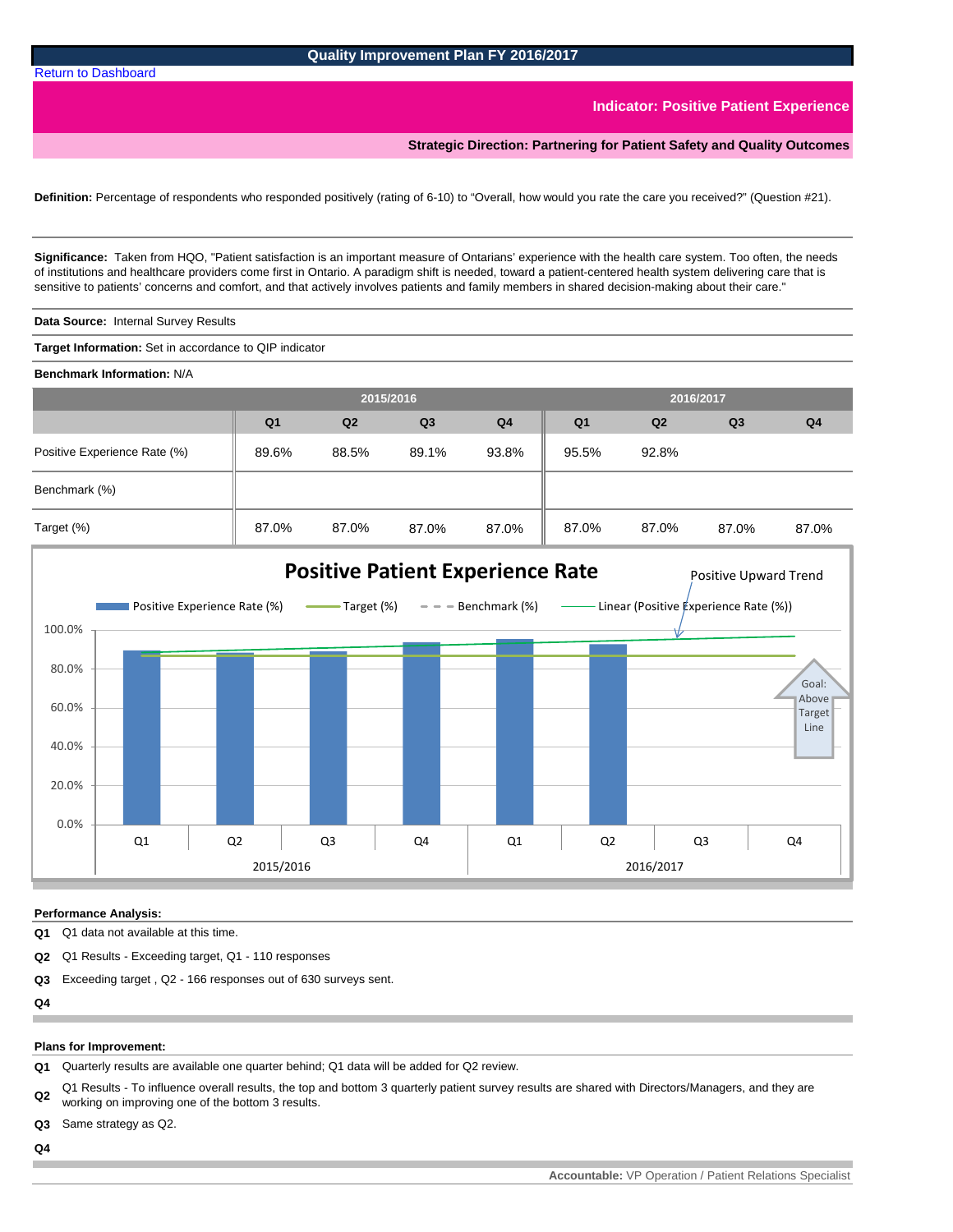**Quality Improvement Plan FY 2016/2017**

**Indicator: Accreditation Canada Required Organizational Practice (ROP) Medication Reconciliation on Admission Rate**

## **Strategic Direction: Excellence in Quality, Patient Safety, & Service Delivery**

<span id="page-5-0"></span>**Definition:** This is a priority indicator; medication reconciliation at care transition has been recognized as best practice, and is an Accreditation Required Organization Practice. Total number of admitted patients with completed Medication Reconciliation divided by the total # of admitted patients.

**Significance:** Medication reconciliation is a formal process in which healthcare providers work together with patients, families and care providers to ensure accurate and comprehensive medication information is communicated consistently across transitions of care. Medication reconciliation requires a systematic and comprehensive review of all the medications a patient is taking to ensure that medications being added, changed or discontinued are carefully evaluated. It is a component of medication management and will inform and enable prescribers to make the most appropriate prescribing decisions for the patient (Safer Healthcare Now! Medication Reconciliation in Acute Care Toolkit, Sept 2011).

**Data Source:** Internal audit and tracking

**Target Information:** Set internally

**Benchmark Information:** N/A

|                               |                |                | 2015/2016 |                | 2016/2017<br>Q <sub>1</sub><br>Q <sub>3</sub><br>Q <sub>2</sub><br>96%<br>90%<br>N/A |     |     |                |
|-------------------------------|----------------|----------------|-----------|----------------|--------------------------------------------------------------------------------------|-----|-----|----------------|
|                               | Q <sub>1</sub> | Q <sub>2</sub> | Q3        | Q <sub>4</sub> |                                                                                      |     |     | Q <sub>4</sub> |
| Med Rec on Admission Rate (%) | 97%            | 98%            | 98%       | 95%            |                                                                                      |     |     |                |
| Benchmark (%)                 |                |                |           |                |                                                                                      |     |     |                |
| Target (%)                    | 90%            | 90%            | 90%       | 90%            | 90%                                                                                  | 90% | 90% | 90%            |



#### **Performance Analysis:**

**Q1** Performance exceeds target.

**Q2** This quarter is calculated using July and August only. September not available as of November 22nd.

**Q3** Results for Q3 are not available at this time. The implementation of the EHR has presented some complexities in accessing performance data in this area.

**Q4**

#### **Plans for Improvement:**

**Q1** Continue focus and auditing to ensure targets are met.

**Q2** Efficiencies from implementing Cerner will allow for easier medication reconciliation for physicians.

**Q3** Planning education for staff and physicians, and reviewing process post-EHR implementation.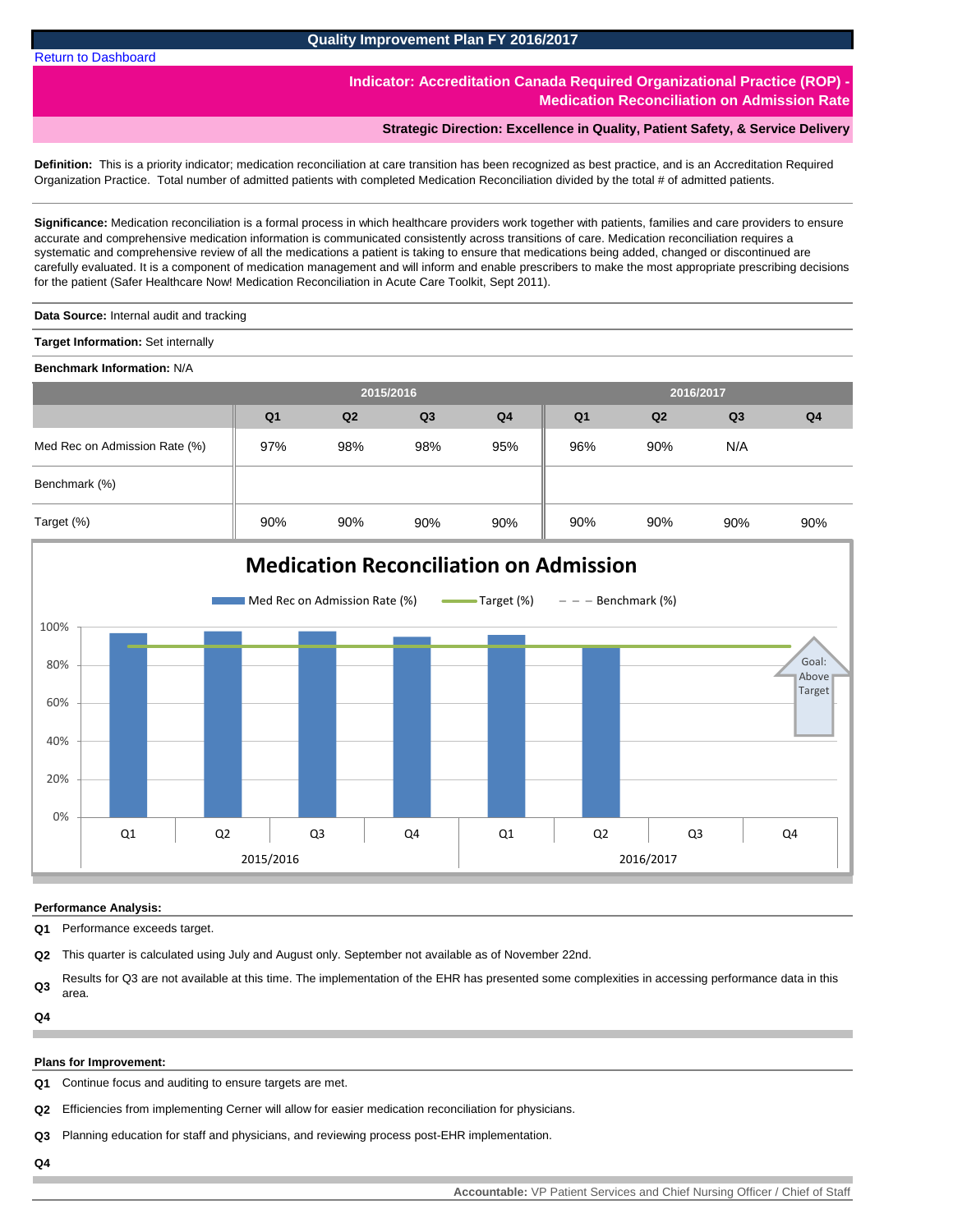#### **Indicator: Surgical Safety Checklist Rate**

## **Strategic Direction: Partnering for Patient Safety and Quality Outcomes**

<span id="page-6-0"></span>**Definition:** Surgical Safety Checklist is a tool used by the surgical team to increase communication among members, in turn creating a safer environment for the patient. The surgical checklist is used to "ensure that the preoperative, intraoperative and postoperative steps that have been shown to benefit patients are undertaken in a timely and efficient way" (WHO Brochure, Safe Surgery Saves Lives).

**Significance:** As of 2011 Accreditation Canada has introduced the use of a Safe Surgery Checklist as a Required Organizational Practice. The surgical team must use a checklist to ensure proper steps are followed prior to the procedure.

## **Data Source:** ATC iPort - SETP

**Target Information:** Target is set internally; in accordance to Quality Improvement Plan (QIP) metric

**Benchmark Information:** Based on iPort SETP Medium Community Ontario hospitals quarterly performance

|                             |                |         | 2015/2016      | 2016/2017 |                |       |                |                |
|-----------------------------|----------------|---------|----------------|-----------|----------------|-------|----------------|----------------|
|                             | Q <sub>1</sub> | Q2      | Q <sub>3</sub> | Q4        | Q <sub>1</sub> | Q2    | Q <sub>3</sub> | Q <sub>4</sub> |
| Surgical Checklist Rate (%) | 98.9%          | 99.2%   | 99.5%          | 99.5%     | 98.4%          | 99.0% | 99.7%          |                |
| Benchmark (%)               | 99.6%          | 99.6%   | 99.7%          | 99.7%     | 99.7%          | 99.8% | 99.7%          |                |
| $T = 22.51 (0)$             | 100.001        | 100.001 | 10000          | 100.001   | 0.001          | 0.001 | 0.000          | 0000           |



#### **Performance Analysis:**

**Q1** Slightly below target.

**Q2** Improved from Q1.

**Q3** Q3 is at the highest rate since Q3 2013-2014.

 $Q_4$ 

#### **Plans for Improvement:**

**Q1** None at this time. Will be easier to track and document once the electronic health record is implemented.

**Q2** This checklist will be a mandatory field in Cerner, and will be automatically transferred to the source of data for this indicator. This will improve data accuracy and simplify the follow up process.

- **Q3** Continue with current processes.
- **Q4**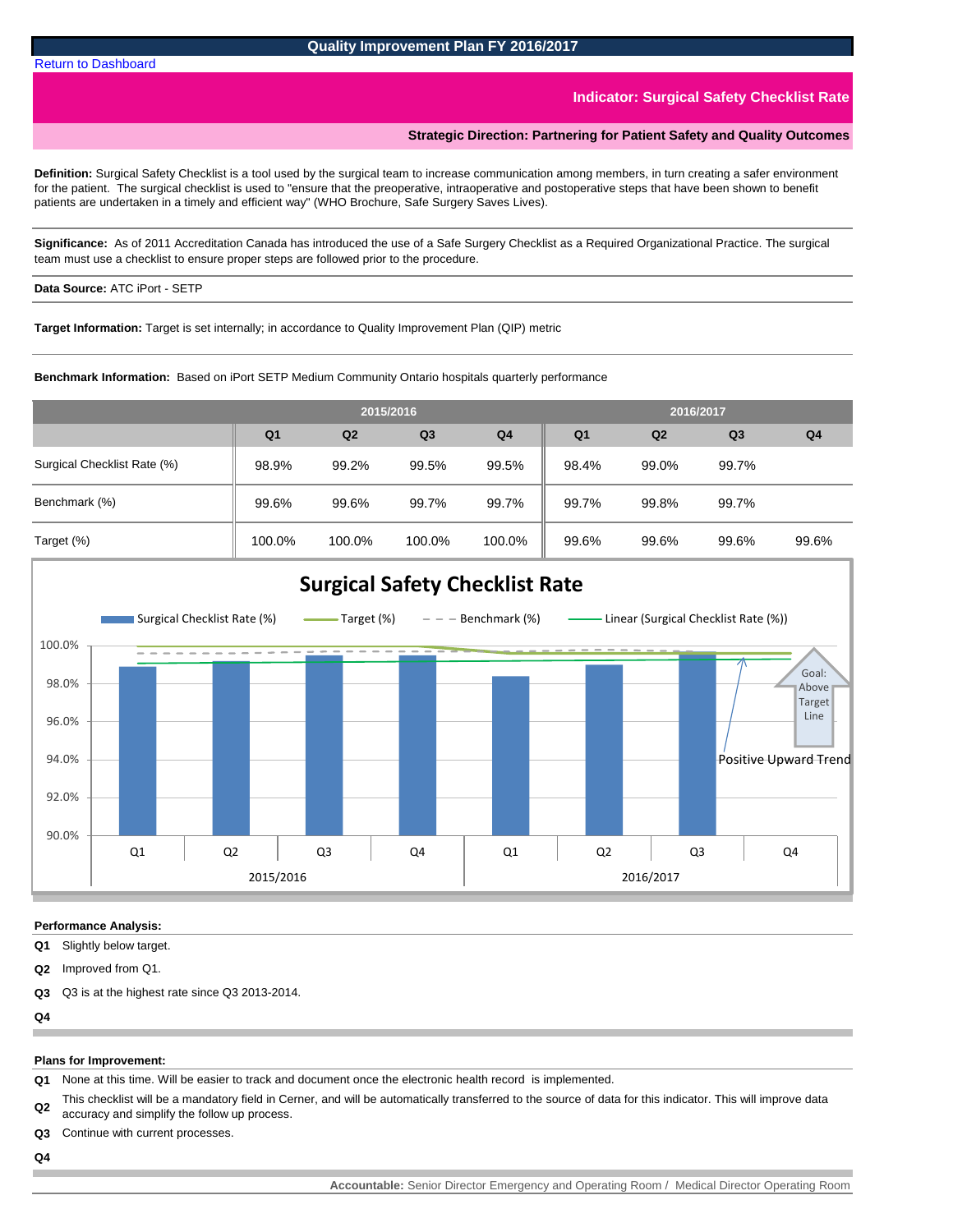**Indicator: Clostridium Difficile Incidence**

**Strategic Direction: Partnering for Patient Safety and Quality Outcomes**

**Definition:** The hospital-wide rate of nosocomial Clostridium Difficile infection measured per 1000 patient days.

**Significance:** This bacteria is commonly found in the environment, it can exist in spore form and is resistant to some chemicals. It lives in approx. 3-5% of humans as normal flora and can develop if exposed to risk factors such as: prolonged antibiotic use, bowel surgery, chemotherapy and hospitalization. C Difficile is extremely transmissible.

**Data Source:** Infection Prevention & Control

**Target Information:** Target rate is set according to HSAA specifications

**Benchmark Information:** Benchmark rates taken from provincial surveillance

|                     | 2015/2016      |      |                |                | 2016/2017      |                |                |                |
|---------------------|----------------|------|----------------|----------------|----------------|----------------|----------------|----------------|
|                     | Q <sub>1</sub> | Q2   | Q <sub>3</sub> | Q <sub>4</sub> | Q <sub>1</sub> | Q <sub>2</sub> | Q <sub>3</sub> | Q <sub>4</sub> |
| C. Difficile (rate) | 0.46           | 0.51 | 0.15           | 0.07           | 0.53           | 1.09           | 0.57           |                |
| Benchmark (rate)    | 0.26           | 0.26 | 0.26           | 0.25           | 0.22           | 0.19           | 0.24           |                |
| Target (rate)       | 0.00           | 0.00 | 0.00           | 0.00           | 0.00           | 0.00           | 0.00           | 0.00           |



#### **Performance Analysis:**

**Q1** This represents 6 cases which were not epidemiologically linked, so transmission was prevented.

**Q2** This represents 8 cases which were not epidemiologically linked, so further transmission was prevented.

**Q3** This represents 8 cases which were not epidemiologically linked, so further transmission was prevented. The rate differs from Q2, which reported the same volume, because our patient days (denominator) were significantly higher in Q3.

**Q4**

#### **Plans for Improvement:**

- **Q1** Enhanced environmental cleaning with sporicidal and high touch areas was put into place on Medicine JMP1. We will continue to reinforce hand hygiene and early detection practices.
- **Q2** Continue to re-inforce hand hygiene and early detection practices and antimicrobial stewardship. Increased cleaning requirements warrant a review of Continued emphasis on use of cleaning checklists following PIDAC Best practices, where all high touch items must be identified as being cleaned. resources and staff scheduling.

**Q3** Continue with Q2 recommendations. Bi-weekly vs monthly monitoring of cleaning disinfectants is required.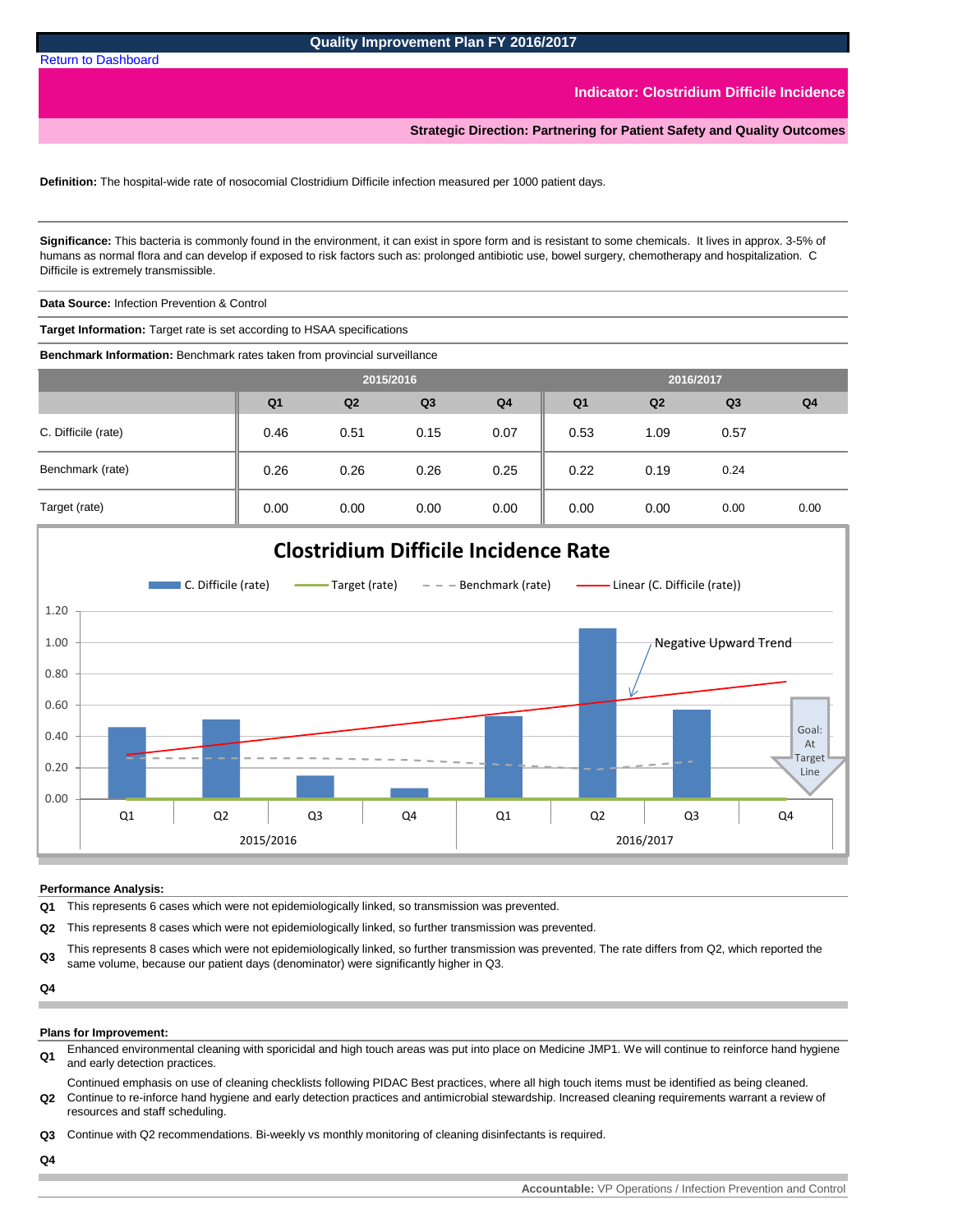# **Quality Improvement Plan FY 2016/2017**

**Indicator: Ventilator-Associated Pneumonia Incidence Rate**

**Strategic Direction: Partnering for Patient Safety and Quality Outcomes**

#### **Definition:** Intensive Care (ICU) Ventilator-Associated Pneumonia (VAP) cases per 1000 device days.

**Significance:** One Component of the Safer Healthcare Now (SHN) reporting initiative and is required by the Ministry of Health and Long Term Care (MOHLTC).

**Data Source:** Infection Prevention & Control

[Return to Dashboard](#page-0-0)

**Target Information:** Target rate is set according to HSAA specifications

**Benchmark Information:** Benchmark rates taken from provincial surveillance

|                      | 2015/2016      |                |                |                | 2016/2017      |                |                |                |
|----------------------|----------------|----------------|----------------|----------------|----------------|----------------|----------------|----------------|
|                      | Q <sub>1</sub> | Q <sub>2</sub> | Q <sub>3</sub> | Q <sub>4</sub> | Q <sub>1</sub> | Q <sub>2</sub> | Q <sub>3</sub> | Q <sub>4</sub> |
| VAP Incidence (rate) | 0.00           | 0.00           | 0.00           | 0.00           | 0.00           | 0.00           | 0.00           |                |
| Benchmark (rate)     | 0.92           | 1.09           | 0.72           | 0.83           | 0.51           | 0.87           | 0.58           |                |
| Target (rate)        | 0.00           | 0.00           | 0.00           | 0.00           | 0.00           | 0.00           | 0.00           | 0.00           |



#### **Performance Analysis:**

- **Q1** Target met.
- **Q2** Target met.
- **Q3** Target met.
- **Q4**

#### **Plans for Improvement:**

- **Q1** Continue to follow best practices for ventilation maintenance.
- **Q2** Continue to follow best practices for ventilation maintenance.
- **Q3** Continue to follow best practices for ventilation maintenance.
- **Q4**

**Accountable:** VP Operations / Infection Prevention and Control / Director Critical Care